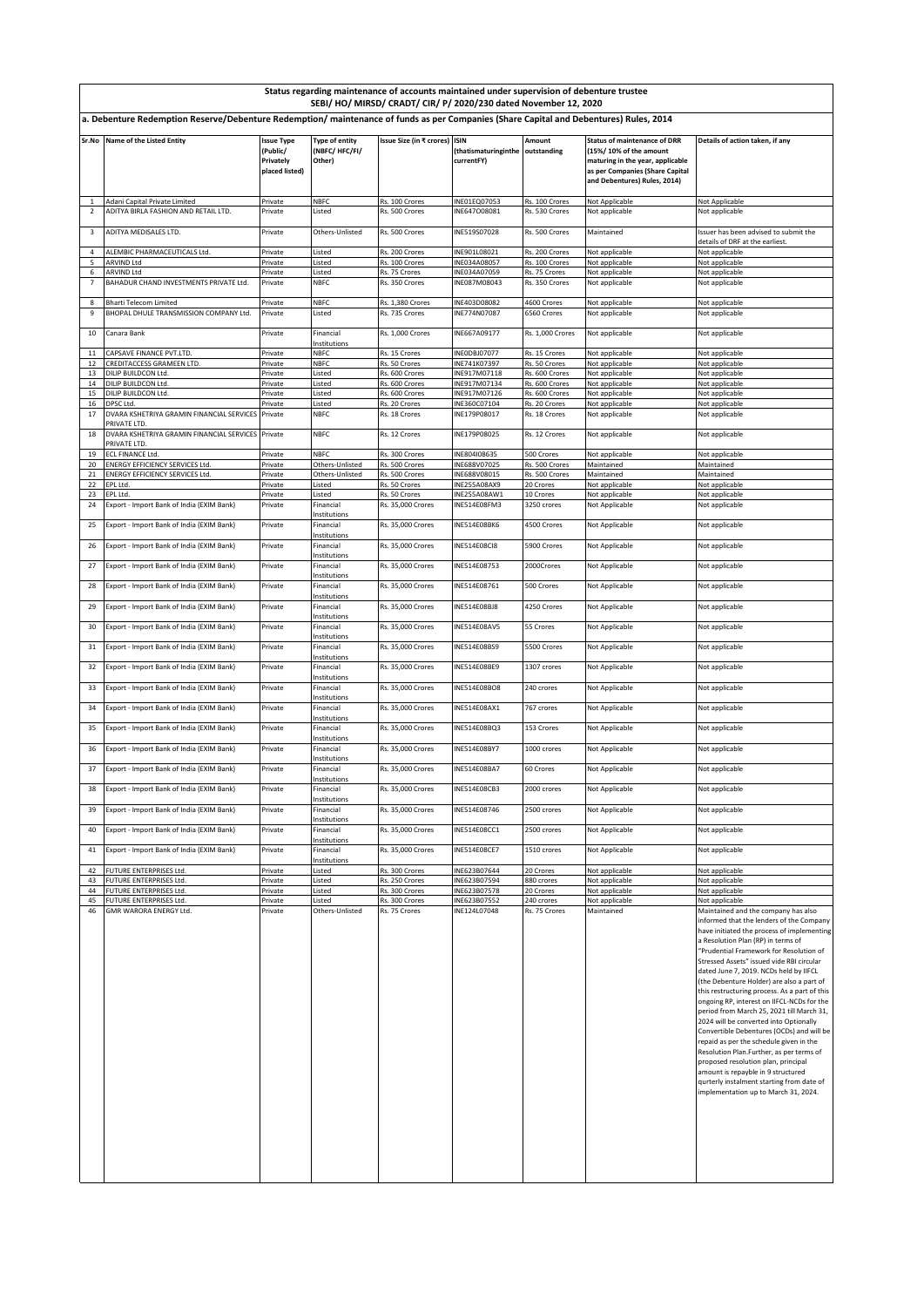| Sr.No    | Name of the Listed Entity                                          | <b>Issue Type</b>           | Type of entity             | Issue Size (in ₹ crores) ISIN    |                              | Amount                           | <b>Status of maintenance of DRR</b>                                 | Details of action taken, if any     |
|----------|--------------------------------------------------------------------|-----------------------------|----------------------------|----------------------------------|------------------------------|----------------------------------|---------------------------------------------------------------------|-------------------------------------|
|          |                                                                    | (Public/                    | (NBFC/HFC/FI/              |                                  | (thatismaturinginthe         | outstanding                      | (15%/ 10% of the amount                                             |                                     |
|          |                                                                    | Privately<br>placed listed) | Other)                     |                                  | currentFY)                   |                                  | maturing in the year, applicable<br>as per Companies (Share Capital |                                     |
|          |                                                                    |                             |                            |                                  |                              |                                  | and Debentures) Rules, 2014)                                        |                                     |
|          |                                                                    |                             |                            |                                  |                              |                                  |                                                                     |                                     |
| 47       | GOSWAMI INFRATECH PRIVATE Ltd.                                     | Private                     | Others-Unlisted            | Rs. 700 Crores                   | INE219007214                 | Rs. 700 Crores                   | Not maintained, Loss making                                         | We have intimated the status to the |
|          |                                                                    |                             |                            |                                  |                              |                                  | company                                                             | Debenture holder                    |
|          |                                                                    |                             |                            |                                  |                              |                                  |                                                                     |                                     |
|          |                                                                    |                             |                            |                                  |                              |                                  |                                                                     |                                     |
|          |                                                                    |                             |                            |                                  |                              |                                  |                                                                     |                                     |
| 48       | GOSWAMI INFRATECH PRIVATE Ltd.                                     | Private                     | Others-Unlisted            | Rs. 700 Crores                   | INE219007180                 |                                  |                                                                     |                                     |
| 49       | GOSWAMI INFRATECH PRIVATE Ltd.                                     | Private                     | Others-Unlisted            | Rs. 700 Crores                   | INE219007172                 |                                  |                                                                     |                                     |
| 50       | Goswami Infratech Pvt Ltd                                          | Private                     | Others-Unlisted            | Rs. 700 Crores                   | INE219007248                 |                                  |                                                                     |                                     |
| 51       | Home First Finance Company India Limited                           | Private                     | <b>NBFC</b>                | Rs. 99 Crores                    | INE481NO7055                 | Rs. 99 Crores                    | Not applicable                                                      | Not applicable                      |
| 52       | <b>ICICI Bank Ltd</b>                                              | Private                     | Financial                  | Rs. 3,800 Crores                 | INE090A08SN3                 | Rs. 3,800 Crores                 | Not applicable                                                      | Not applicable                      |
|          |                                                                    |                             | nstitutions                |                                  |                              |                                  |                                                                     |                                     |
| 53       | <b>ICICI Bank Ltd</b>                                              | Public                      | Financial                  | Rs. 210.17 Crores                | INE005A11309                 | Rs. 210.17 Crores                | Not Applicable                                                      | Not applicable                      |
| 54       | <b>ICICI Bank Ltd</b>                                              | Public                      | nstitutions<br>Financial   | <b>Rs. 22.56 Crores</b>          | INE005A08AA6                 | <b>Rs. 22.56 Crores</b>          | Not Applicable                                                      | Not applicable                      |
|          |                                                                    |                             | Institutions               |                                  |                              |                                  |                                                                     |                                     |
| 55       | ICICI HOME FINANCE COMPANY Ltd.                                    | Private                     | HFC                        | Rs. 3,000 Crores                 | INE071G07280                 | 575 crores                       | Not applicable                                                      | Not applicable                      |
| 56       | ICICI HOME FINANCE COMPANY Ltd.                                    | Private                     | HFC                        | Rs. 3,000 Crores                 | INE071G07249                 | 275 crores                       | Not applicable                                                      | Not applicable                      |
| 57       | ICICI HOME FINANCE COMPANY Ltd.                                    | Private                     | HFC                        | Rs. 1,000 Crores                 | INE071G07371                 | 1100 crores                      | Not applicable                                                      | Not applicable                      |
| 58       | <b>IFCI Ltd</b>                                                    | Private                     | NBFC                       | Rs. 150 Crores                   | INE039A09PA1                 | Rs. 150 Crores                   | Not Applicable                                                      | Not applicable                      |
| 59<br>60 | IFCI Ltd.<br>IFCI Ltd.                                             | Private<br>Private          | <b>NBFC</b><br><b>NBFC</b> | Rs. 350 Crores<br>Rs. 350 Crores | INE039A09PE3<br>INE039A09PF0 | Rs. 350 Crores<br>Rs. 350 Crores | Not Applicable<br>Not Applicable                                    | Not applicable<br>Not applicable    |
| 61       | <b>IFCI Ltd</b>                                                    | Private                     | <b>NBFC</b>                | Rs. 100 Crores                   | INE039A09PM6                 | Rs. 100 Crores                   | Not Applicable                                                      | Not applicable                      |
| 62       | INCRED FINANCIAL SERVICES LTD.                                     | Private                     | NBFC                       | Rs. 400 Crores                   | INE945W07183                 | 550 crores                       | Not applicable                                                      | Not applicable                      |
| 63       | INDIABULLS HOUSING FINANCE LTD.                                    | Private                     | <b>NBFC</b>                | Rs. 35 Crores                    | INE148I08025                 | Rs. 35 Crores                    | Not applicable                                                      | Not Applicable                      |
| 64       | INDIABULLS HOUSING FINANCE LTD.                                    | Private                     | NBFC                       | Rs. 25 Crores                    | INE148I08082                 | Rs. 25 Crores                    | Not applicable                                                      | Not Applicable                      |
| 65       | INDIABULLS HOUSING FINANCE LTD.                                    | Private                     | <b>NBFC</b>                | Rs. 40 Crores                    | INE148I08033                 | Rs. 40 Crores                    | Not applicable                                                      | Not Applicable                      |
| 66       | INDIABULLS HOUSING FINANCE LTD.                                    | Private                     | <b>NBFC</b>                | Rs. 25 Crores                    | INE148I08041                 | Rs. 25 Crores                    | Not applicable                                                      | Not Applicable                      |
| 67       | INDIABULLS HOUSING FINANCE LTD.                                    | Private                     | NBFC<br><b>NBFC</b>        | Rs. 20 Crores                    | INE148I08058                 | Rs. 20 Crores<br>Rs. 25 Crores   | Not applicable                                                      | Not Applicable                      |
| 68<br>69 | INDIABULLS HOUSING FINANCE LTD.<br>INDIABULLS HOUSING FINANCE LTD. | Private<br>Private          | <b>NBFC</b>                | Rs. 25 Crores<br>Rs. 10 Crores   | INE148I08066<br>INE148I08074 | Rs. 10 Crores                    | Not applicable<br>Not applicable                                    | Not Applicable<br>Not Applicable    |
| 70       | INDIABULLS HOUSING FINANCE LTD.                                    | Private                     | NBFC                       | Rs. 33.70 Crores                 | INE894F08129                 | <b>Rs. 33.70 Crores</b>          | Not applicable                                                      | Not Applicable                      |
| 71       | INDIABULLS HOUSING FINANCE LTD.                                    | Private                     | <b>NBFC</b>                | Rs. 25 Crores                    | INE148I08108                 | Rs. 25 Crores                    | Not applicable                                                      | Not Applicable                      |
| 72       | INDIABULLS HOUSING FINANCE LTD.                                    | Private                     | NBFC                       | Rs. 20 Crores                    | INE148I08090                 | Rs. 20 Crores                    | Not applicable                                                      | Not Applicable                      |
| 73       | INDIABULLS HOUSING FINANCE LTD.                                    | Private                     | <b>NBFC</b>                | Rs. 125.03 Crores                | INE894F08079                 | Rs. 125.03 Crores                | Not applicable                                                      | Not Applicable                      |
| 74       | JAMNAGAR UTILITIES & POWER PRIVATE LTD.                            | Private                     | Others-Unlisted            | Rs. 2,250 Crores                 | INE936D07158                 | 175 crores                       | Maintained                                                          | Maintained                          |
|          |                                                                    |                             |                            |                                  |                              |                                  |                                                                     |                                     |
| 75       | JAMNAGAR UTILITIES & POWER PRIVATE LTD.                            | Private                     | Others-Unlisted            | Rs. 2,250 Crores                 | INE936D07133                 | <b>Rs. 2,250 Crores</b>          |                                                                     |                                     |
| 76       | JAMNAGAR UTILITIES & POWER PRIVATE LTD.                            | Private                     | Others-Unlisted            | Rs. 2,250 Crores                 | INE936D07125                 | 175 crores                       |                                                                     |                                     |
|          |                                                                    |                             |                            |                                  |                              |                                  |                                                                     |                                     |
| 77       | JAMNAGAR UTILITIES & POWER PRIVATE LTD.                            | Private                     | Others-Unlisted            | Rs. 2,250 Crores                 | INE936D07141                 | 275 crores                       |                                                                     |                                     |
|          |                                                                    |                             |                            |                                  |                              |                                  |                                                                     |                                     |
| 78       | KALPATARU POWER TRANSMISSION LTD                                   | Private                     | Listed                     | Rs. 100 Crores                   | INE220B08076                 | Rs. 100 Crores                   | Not applicable                                                      | Not applicable                      |
| 79       | LIC Housing Finance Ltd                                            | Private                     | HFC                        | Rs. 40,000 Crores                | INE115A07CY1                 | Rs. 40,000 Crores                | Not applicable                                                      | Not applicable                      |
| 80       | LIC HOUSING FINANCE LTD.                                           | Private                     | HFC                        | Rs. 40,000 Crores                | INE115A07IQ4                 | Rs. 40,000 Crores                | Not applicable                                                      | Not applicable                      |
| 81       | MAHINDRA & MAHINDRA FINANCIAL SERVICES                             | Private                     | NBFC                       | Rs. 2.90 Crores                  | <b>INE774D08KZ7</b>          | Rs. 2.90 Crores                  | Not Applicable                                                      | Not applicable                      |
| 82       | LTD<br>MAHINDRA & MAHINDRA FINANCIAL SERVICES                      | Private                     | <b>NBFC</b>                | Rs. 2.90 Crores                  | INE774D08KY0                 | Rs. 2.90 Crores                  | Not Applicable                                                      | Not applicable                      |
|          | <b>TD</b>                                                          |                             |                            |                                  |                              |                                  |                                                                     |                                     |
| 83       | MAHINDRA & MAHINDRA FINANCIAL SERVICES                             | Private                     | <b>NBFC</b>                | Rs. 2.90 Crores                  | <b>INE774D08LA8</b>          | Rs. 2.90 Crores                  | Not Applicable                                                      | Not applicable                      |
|          | <b>LTD</b>                                                         |                             |                            |                                  |                              |                                  |                                                                     |                                     |
| 84       | MAHINDRA & MAHINDRA FINANCIAL SERVICES                             | Private                     | <b>NBFC</b>                | Rs. 1,275 Crores                 | <b>INE774D08LC4</b>          | Rs. 1,275 Crores                 | Not Applicable                                                      | Not applicable                      |
|          | <b>LTD</b>                                                         |                             |                            |                                  |                              |                                  |                                                                     |                                     |
| 85       | MAHINDRA & MAHINDRA FINANCIAL SERVICES                             | Private                     | <b>NBFC</b>                | Rs. 1,275 Crores                 | INE774D07ML5                 | Rs. 1,275 Crores                 | Not Applicable                                                      | Not applicable                      |
|          | LTD                                                                |                             |                            |                                  |                              |                                  |                                                                     |                                     |
| 86       | MAHINDRA & MAHINDRA FINANCIAL SERVICES<br><b>LTD</b>               | Public                      | <b>NBFC</b>                | Rs. 1,810.12 Crores              | INE774D07SR9                 | Rs. 1,810.12                     | Maintained                                                          | Maintained                          |
| 87       | MAHINDRA & MAHINDRA FINANCIAL SERVICES                             | Public                      | <b>NBFC</b>                | Rs. 1,810.12 Crores              | INE774D07SS7                 | Crores<br>Rs. 1,810.12           | Maintained                                                          | Maintained                          |
|          | ITD                                                                |                             |                            |                                  |                              | Crores                           |                                                                     |                                     |
| 88       | MAHINDRA & MAHINDRA FINANCIAL SERVICES                             | Private                     | <b>NBFC</b>                | Rs. 5,000 Crores                 | INE774D07SC1                 | Rs. 5,000 Crores                 | Not Applicable                                                      | Not Applicable                      |
|          | LTD                                                                |                             |                            |                                  |                              |                                  |                                                                     |                                     |
| 89       | MAHINDRA & MAHINDRA FINANCIAL SERVICES                             | Private                     | <b>NBFC</b>                | Rs. 5,000 Crores                 | INE774D07SD9                 | Rs. 5,000 Crores                 | Not Applicable                                                      | Not Applicable                      |
|          | LTD                                                                |                             |                            |                                  |                              |                                  |                                                                     |                                     |
| 90       | MAHINDRA & MAHINDRA FINANCIAL SERVICES                             | Private                     | <b>NBFC</b>                | Rs. 6,000 Crores                 | <b>INE774D07TJ4</b>          | Rs. 6,000 Crores                 | Not Applicable                                                      | Not Applicable                      |
|          | <b>TD</b><br>MAHINDRA & MAHINDRA FINANCIAL SERVICES                |                             | <b>NBFC</b>                |                                  | <b>INE774D07TH8</b>          | Rs. 6,000 Crores                 |                                                                     |                                     |
| 91       | TD                                                                 | Private                     |                            | Rs. 6,000 Crores                 |                              |                                  | Not Applicable                                                      | Not Applicable                      |
| 92       | MAHINDRA & MAHINDRA FINANCIAL SERVICES                             | Private                     | <b>NBFC</b>                | Rs. 6,500 Crores                 | INE774D07TP1                 | Rs. 6,500 Crores                 | Not Applicable                                                      | Not Applicable                      |
|          | <b>LTD</b>                                                         |                             |                            |                                  |                              |                                  |                                                                     |                                     |
| 93       | MAHINDRA & MAHINDRA FINANCIAL SERVICES                             | Private                     | <b>NBFC</b>                | Rs. 6,500 Crores                 | <b>INE774D07TR7</b>          | Rs. 6,500 Crores                 | Not Applicable                                                      | Not Applicable                      |
|          | <b>TD</b>                                                          |                             |                            |                                  |                              |                                  |                                                                     |                                     |
| 94       | MAHINDRA & MAHINDRA FINANCIAL SERVICES                             | Private                     | <b>NBFC</b>                | Rs. 500 Crores                   | INE774D07TX5                 | Rs. 500 Crores                   | Not Applicable                                                      | Not Applicable                      |
|          | <b>TD</b><br>MAHINDRA & MAHINDRA FINANCIAL SERVICES                |                             |                            |                                  |                              |                                  |                                                                     |                                     |
| 95       | LTD                                                                | Private                     | <b>NBFC</b>                | Rs. 675 Crores                   | INE774D07TZ0                 | Rs. 675 Crores                   | Not Applicable                                                      | Not Applicable                      |
| 96       | MAHINDRA & MAHINDRA FINANCIAL SERVICES                             | Private                     | <b>NBFC</b>                | Rs. 6,500 Crores                 | INE774D07TU1                 | Rs. 6,500 Crores                 | Not Applicable                                                      | Not Applicable                      |
|          | <b>TD</b>                                                          |                             |                            |                                  |                              |                                  |                                                                     |                                     |
| 97       | MAHINDRA & MAHINDRA FINANCIAL SERVICES                             | Private                     | <b>NBFC</b>                | Rs. 6,500 Crores                 | INE774D07TT3                 | Rs. 6,500 Crores                 | Not Applicable                                                      | Not Applicable                      |
|          | <b>LTD</b>                                                         |                             |                            |                                  |                              |                                  |                                                                     |                                     |
| 98       | Mahindra & Mahindra Financial Services Ltd                         | Private                     | <b>NBFC</b>                | Rs. 1,450 Crores                 | INE774D07UE3                 | <b>Rs. 1,450 Crores</b>          | Not Applicable                                                      | Not Applicable                      |
|          |                                                                    |                             |                            |                                  |                              |                                  |                                                                     |                                     |
| 99       | Mahindra & Mahindra Financial Services Ltd                         | Private                     | <b>NBFC</b>                | Rs. 250 Crores                   | IN8774D07012                 | Rs. 250 Crores                   | Not Applicable                                                      | Not Applicable                      |
| 100      | MAHINDRA RURAL HOUSING FINANCE LTD.                                | Private                     | <b>NBFC</b>                | Rs. 400 Crores                   | INE950007149                 | Rs. 400 Crores                   | Not applicable                                                      | Not Applicable                      |
| 101      | MAHINDRA RURAL HOUSING FINANCE LTD.                                | Private                     | NBFC                       | Rs. 1,000 Crores                 | INE950007198                 | Rs. 1,000 Crores                 | Not applicable                                                      | Not Applicable                      |
| 102      | MAHINDRA RURAL HOUSING FINANCE LTD.                                | Private                     | <b>NBFC</b>                | Rs. 1,000 Crores                 | INE950007214                 | Rs. 1,000 Crores                 | Not applicable                                                      | Not Applicable                      |
| 103      | MAHINDRA RURAL HOUSING FINANCE LTD.                                | Private                     | <b>NBFC</b>                | Rs. 1,000 Crores                 | INE950007347                 | Rs. 1,000 Crores                 | Not applicable                                                      | Not Applicable                      |
| 104      | MAHINDRA RURAL HOUSING FINANCE LTD.                                | Private                     | <b>NBFC</b>                | Rs. 185 Crores                   | INE950008170                 | Rs. 185 Crores                   | Not applicable                                                      | Not Applicable                      |
| 105      | MAHINDRA RURAL HOUSING FINANCE LTD.                                | Private                     | NBFC                       | Rs. 200 Crores                   | INE950O08204                 | Rs. 200 Crores                   | Not applicable                                                      | Not Applicable                      |
| 106      | National Bank for Agriculture & Rural                              | Private                     | Financial                  | Rs. 70,000 Crores                | INE261F08BL9                 | Rs. 70,000 Crores                | Not Applicable                                                      | Not Applicable                      |
|          | Development                                                        |                             | nstitutions                |                                  |                              |                                  |                                                                     |                                     |
| 107      | National Bank for Agriculture & Rural                              | Private                     | Financial                  | Rs. 70,000 Crores                | INE261F08BN5                 | Rs. 70,000 Crores                | Not Applicable                                                      | Not Applicable                      |
|          | Development                                                        |                             | nstitutions                |                                  |                              |                                  |                                                                     |                                     |
| 108      | National Bank for Agriculture & Rural<br>Development               | Private                     | Financial<br>nstitutions   | Rs. 70,000 Crores                | INE261F08BQ8                 | Rs. 70,000 Crores                | Not Applicable                                                      | Not Applicable                      |
| 109      | National Bank for Agriculture & Rural                              | Private                     | Financial                  | Rs. 158,464 Crores               | <b>INE261F08AT4</b>          | Rs. 158,464 Crores               | Not Applicable                                                      | Not Applicable                      |
|          | Development                                                        |                             | Institutions               |                                  |                              |                                  |                                                                     |                                     |
| 110      | National Bank for Agriculture & Rural                              | Private                     | Financial                  | Rs. 70,000 Crores                | INE261F08BI5                 | Rs. 70,000 Crores                | Not Applicable                                                      | Not Applicable                      |
|          | Development                                                        |                             | nstitutions                |                                  |                              |                                  |                                                                     |                                     |
| 111      | National Bank for Agriculture & Rural                              | Private                     | Financial                  | Rs. 70,000 Crores                | INE261F08BJ3                 | Rs. 70,000 Crores                | Not Applicable                                                      | Not Applicable                      |
|          | Development                                                        |                             | nstitutions                |                                  |                              |                                  |                                                                     |                                     |
| 112      | National Bank for Agriculture & Rural                              | Private                     | Financial                  | Rs. 70,000 Crores                | INE261F08BO3                 | Rs. 70,000 Crores                | Not Applicable                                                      | Not Applicable                      |
|          | Development                                                        |                             | Institutions               |                                  |                              |                                  |                                                                     |                                     |